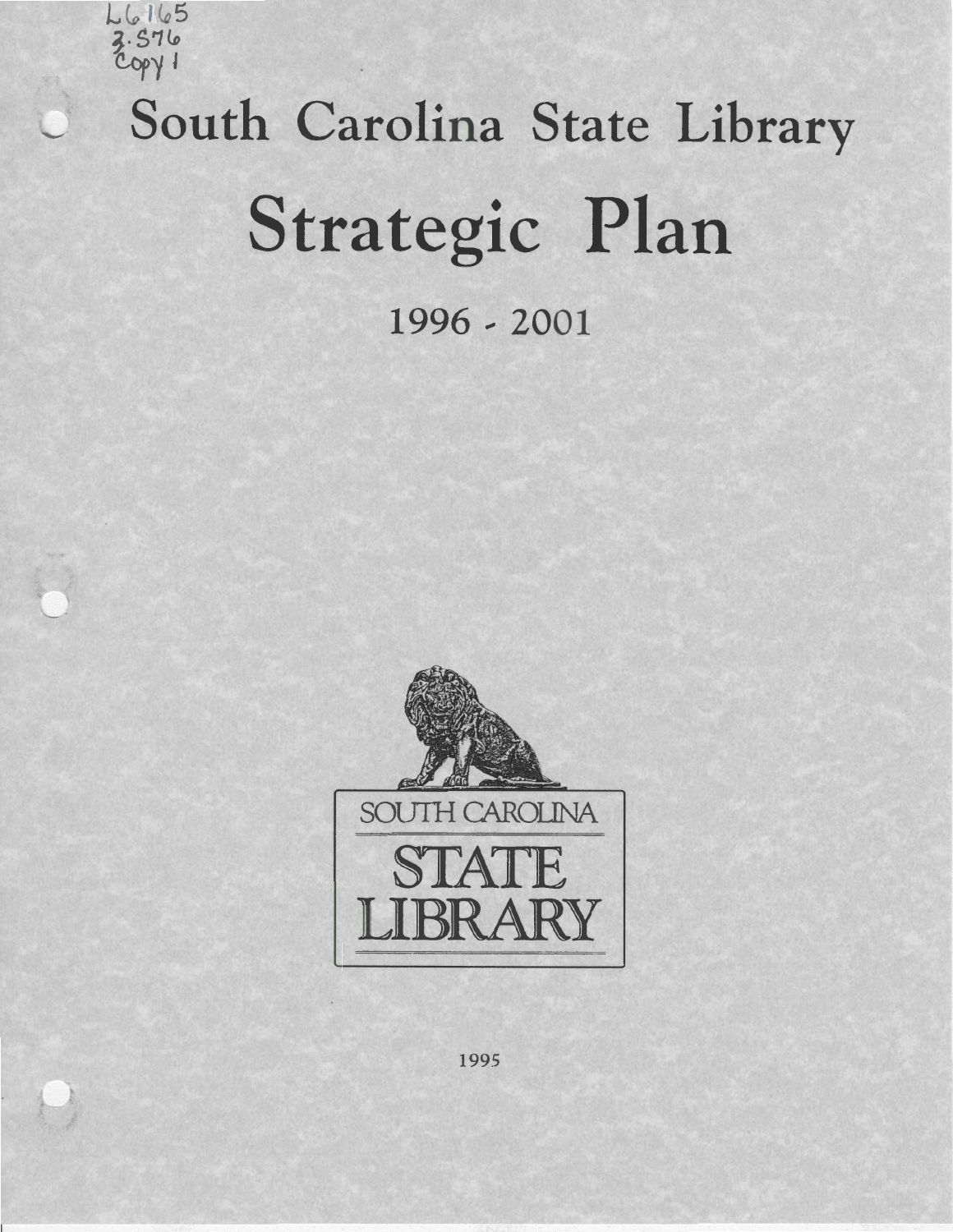#### **SOUTH CAROLINA STATE LIBRARY STRATEGIC PLAN 1996-2001**

#### **INTRODUCTION**

The staff of the South Carolina State Library has developed a strategic plan which charts the direction of the agency to the year 2001. In developing the plan, the staff considered where we are now, envisioned where we want to go. and outlined major paths we will take to reach our destination. We realize specifics of the plan may change in response to occurrences in the dynamic environment of today's information age.

The basic elements of the plan are:

Mission Values Vision Role Statements Strategic Issues Goals

#### **ANNUAL BUSINESS PLAN**

The State Library will develop an annual business plan based upon the strategic plan. In developing the annual business plan, all departments of the State Library each year will state specific objectives on things they plan to do to contribute to accomplishing each goal where applicable. These objectives will be relevant, specific and able to be completed within the planning year. The annual business plan will be the compilation of all departments' objectives for the year. Progress on each objective will be reported quarterly.

#### **ANNUAL REPORT OF ACCOMPLISHMENTS**

This report will provide the opportunity of accessing progress towards our vision.

The plan was approved by the S.C. State Library Board on July 26, 1995.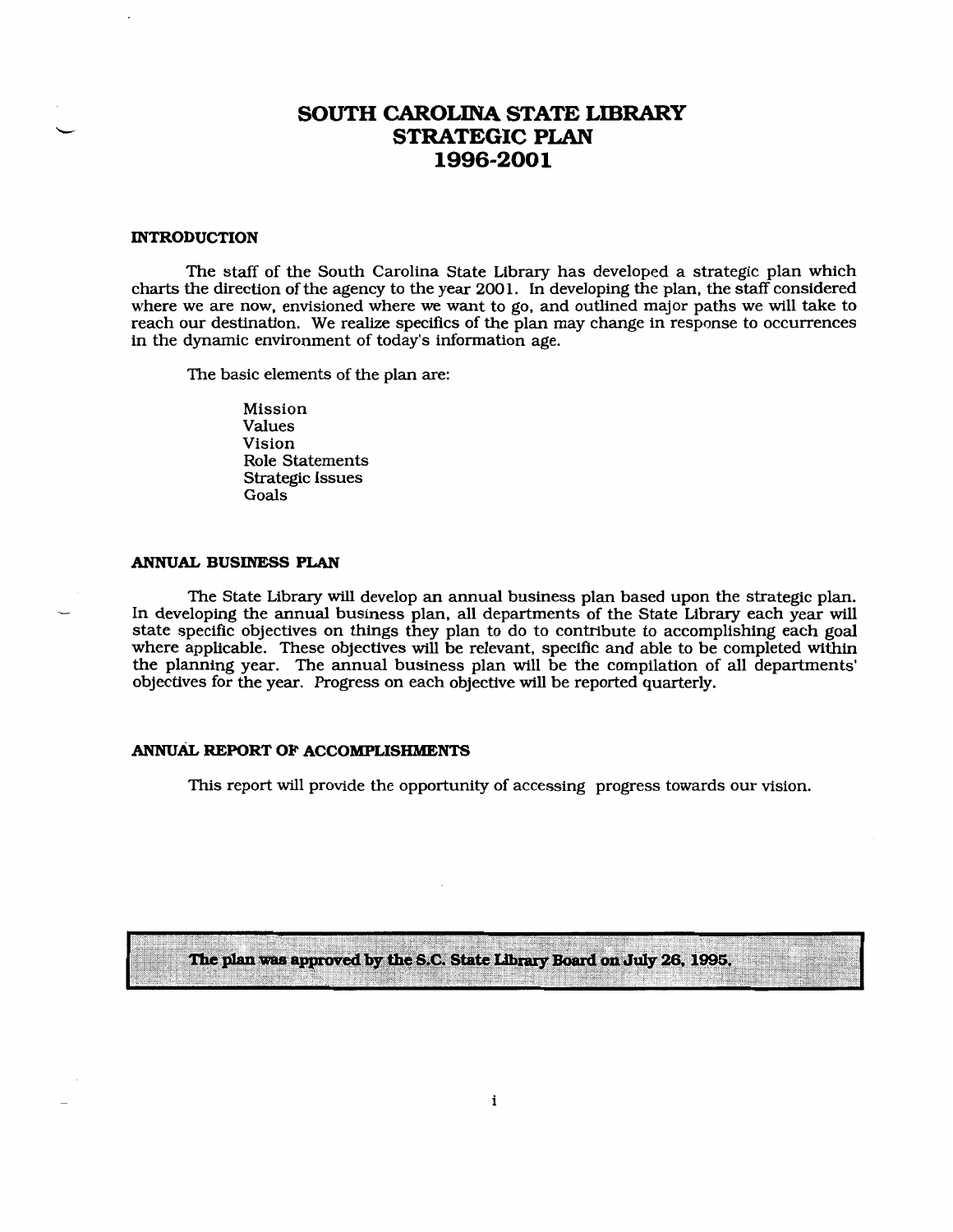#### **SOUTH CAROLINA STATE LIBRARY STRATEGIC PLAN 1996-2001**

#### I. **MISSION**

-

The South Carolina State Library's mission is to improve library services throughout the state and to ensure all citizens access to libraries and information resources adequate to meet their needs. The State Library supports libraries in meeting the informational, educational, cultural, and recreational needs of the people of South Carolina.

#### **ll. VALUES**

#### **A QUALITY**

The South Carolina State Library endeavors to provide services of the highest quality.

#### **B. KNOWLEDGE**

The South Carolina State Library believes that a well-trained and knowledgeable staff is its greatest asset.

#### **C. FREEDOM OF INFORMATION**

The South Carolina State Library believes freedom of expression is a fundamental right of a democratic society and supports the Library Bill of Rights and the Freedom to Read Statement.

#### **D. ACCESS TO INFORMATION**

The South Carolina State Library believes that all citizens regardless of their location or means should have access to library and information services.

#### **E. EQUITABLE TREATMENT**

The South Carolina State Library provides services to its customers in a fair and unbiased manner.

#### **m. VISION**

The South Carolina State Library is a major leader in the planning and implementation of effective informational and library services for the people of South Carolina. It is a vital component of the State's information infrastructure.

#### IV. **ROLE STATEMENTS**

#### **A. STATEWIDE LIBRARY COOPERATION**

The South Carolina State Library has a proactive role in developing initiatives and strategies to assure that libraries statewide, regardless of type, interact to obtain the maximum benefit from their collections and offer services to meet the needs of the citizens of South Carolina.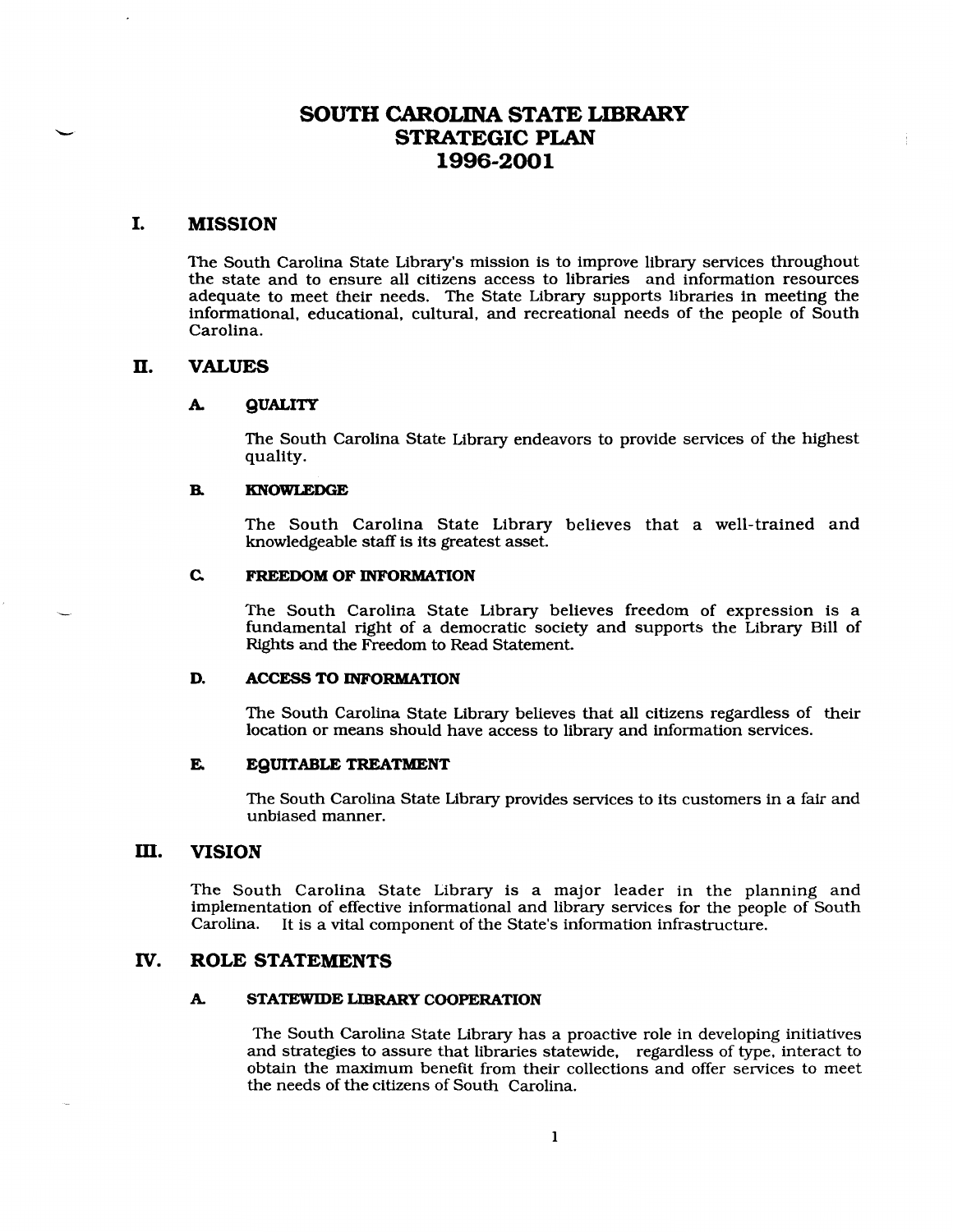#### **R PUBLIC LIBRARY DEVELOPMENT**

The South Carolina State Library has the responsibility to support the development of effective public library services. The people of South Carolina depend on public libraries as an essential community resource. Libraries offer a variety of materials and services for information, enjoyment, and independent learning. Building on a heritage of serving all, regardless of means or ability, public libraries will continue to guarantee South Carolinians access to information needed to meet the challenges of the 21st Century.

#### **C. INFORMATION SERVICE**

The South Carolina State Library is an information center providing information services to South Carolinians through their local libraries, to state government personnel, and to individuals unable to use conventional print materials due to physical handicaps. Its services support the educational development of the citizens of South Carolina, thereby increasing the quality of life. As a unit of state government, the State Library provides information services which contribute to a well-informed workforce resulting in a more efficient state government operation.

#### **V. STRATEGIC ISSUES TO MEET THE NEEDS OF THE PEOPLE OF SOUTH CAROLINA**

#### A. IDENTIFY, ORGANIZE, DEVELOP, MAINTAIN, AND MAKE ACCESSIBLE **INFORMATIONAL RESOURCES AND SERVICES TO MEET THE NEEDS OF THE**  PEOPLE OF SOUTH CAROLINA

- 1. Provide library materials and information which cannot be supplied at the local library level.
- 2. Serve as the principal agent to advise, guide, and assist South Carolinians whose access to information is limited due to a disability which prevents the use of standard library formats.
- 3. Serve as the principal agent to advise, guide, and assist state government personnel in their quests for information.
- 4. Identify, catalog, and provide access to governmental and other information unique to South Carolina.
- 5. Support access to the resources of the State Library through the development and operation of automation and telecommunication services.
- 6. Select, acquire, and organize all materials used in the State Library program.
- 7. Promote use of State Library services.
- 8. Provide financial, personnel, and support activities to enable staff to deliver services efficiently .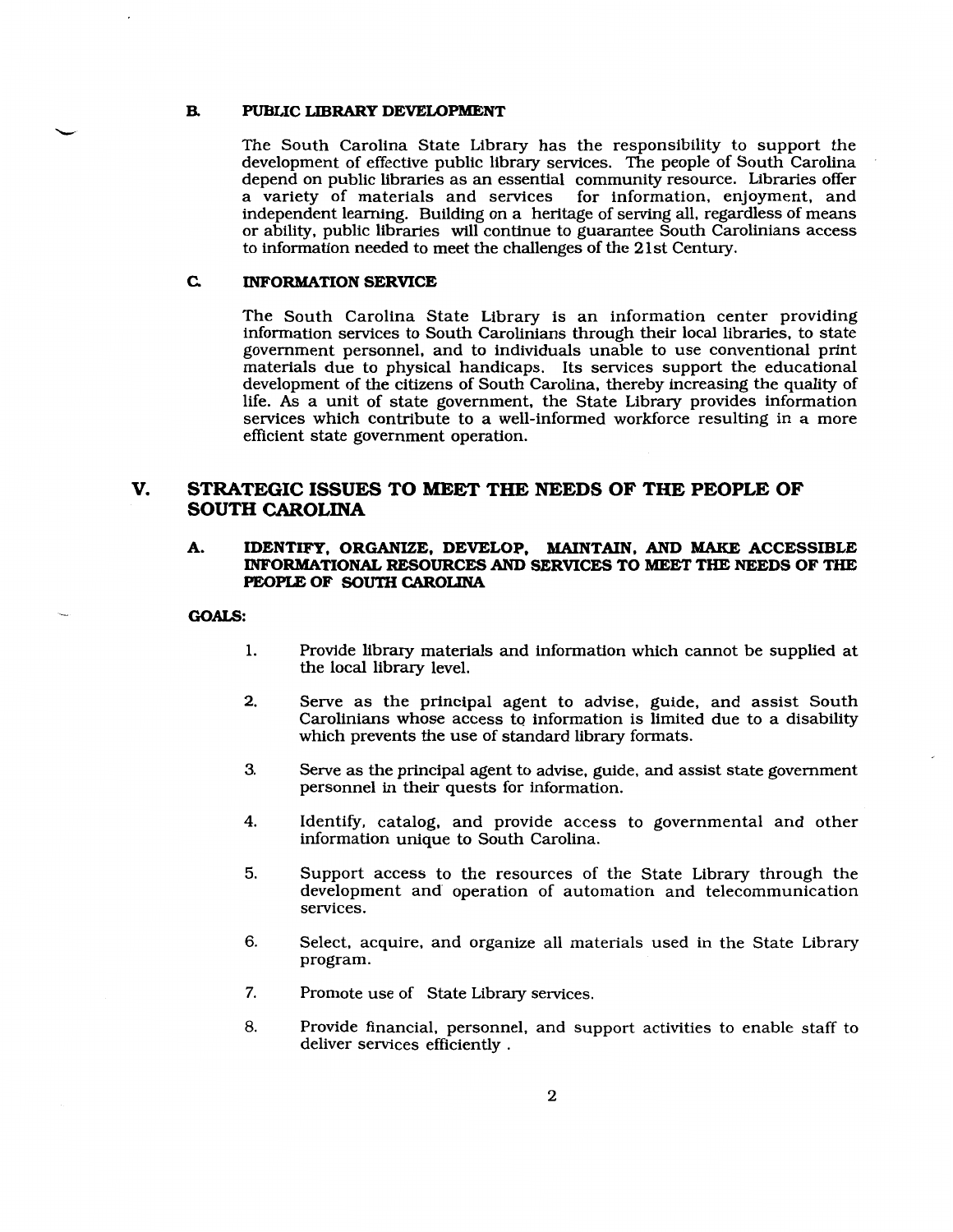#### **B. PROVIDE STATEWIDE PROGRAMS TO SUPPORT IMPROVED LOCAL LIBRARY SERVICES**

#### **GOALS:**

- 1. Ensure that all South Carolina citizens receive effective library services by defining and encouraging the use of standards for library service.
- 2. Promote the development of effective library programs which encourage the reading and educational achievement of the State's children and youth.
- 3. Promote an awareness of the need for local libraries to provide adequate library services to special populations.
- 4. Provide a targeted continuing education program to train library staff in order to improve library service to the community.
- 5. Provide technical assistance in planning local library facilities to meet community needs.
- 6. Provide technical assistance in planning for and implementing the use of technology to meet local community needs.
- 7. Encourage the development and preservation of materials collections to meet citizens' needs.
- 8. Promote an effective means for planning and evaluating local library services to support continuous improvement.

#### **C. SERVE AS THE ADVOCATE FOR LIBRARIES IN SOUTH CAROLINA**

- 1. Encourage an awareness of the roles libraries have in providing citizens free and equal access to information.
- 2. Promote library services and reading throughout the state as an integral component of the educational process and as a contributor to the economic development of the state.
- 3. Promote the concept of public libraries as community information centers with officials at the local and state levels of government.
- 4. Develop strategies for increasing funding for libraries in South Carolina.
- 5. Work with national. state, and local organizations to enhance South Carolina library services.
- 6. Collaborate with other agencies and organizations to involve libraries in informational and cultural activities to benefit South Carolinians.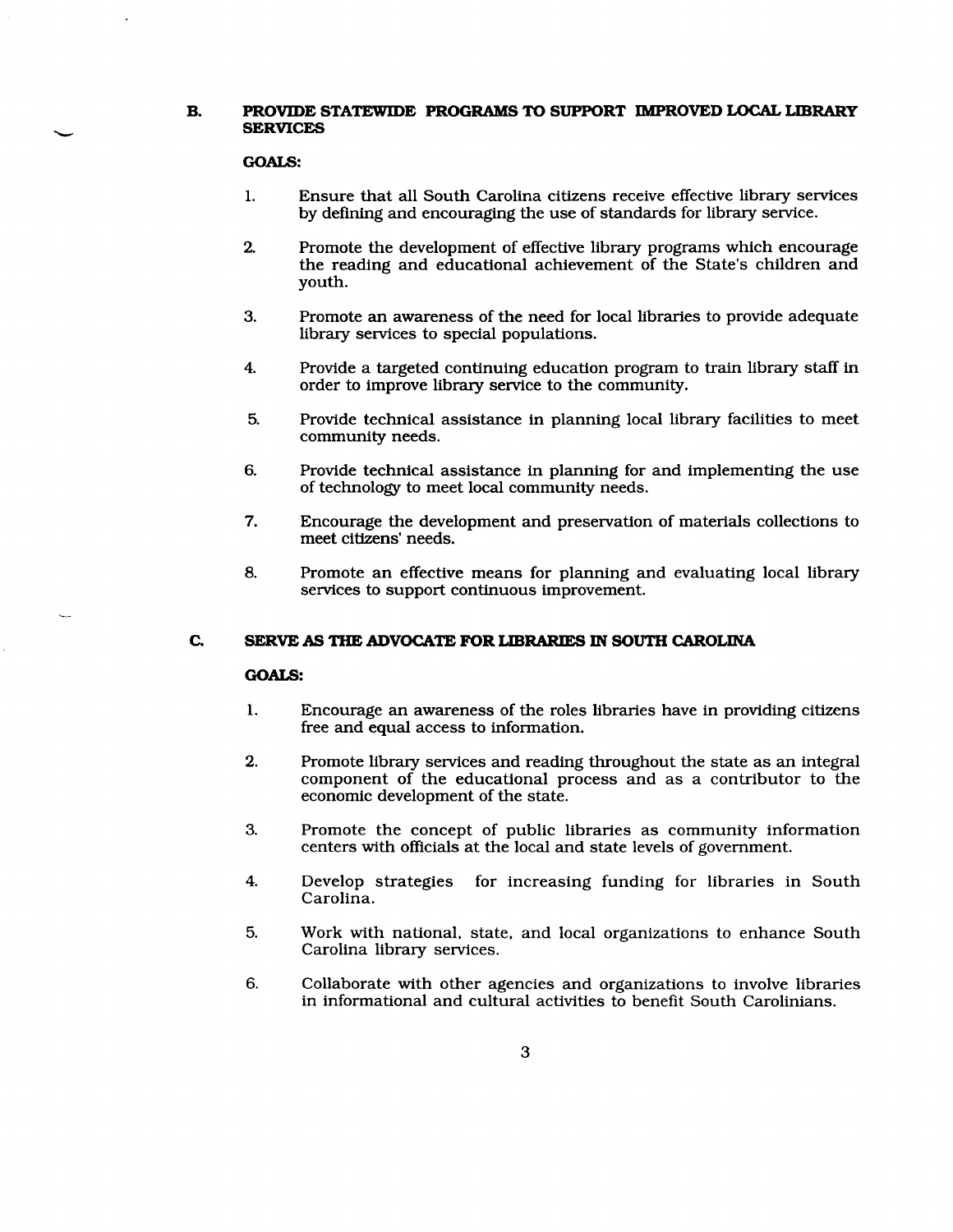#### **D. ENCOURAGE COOPERATION AMONG LIBRARIES OF ALL TYPES**

#### **GOALS:**

- 1. Coordinate the activities of the South Carolina Library Network to support the efforts of local libraries to meet the information needs of all South Carolinians.
- 2. Encourage the development of library networks for resource sharing.
- 3. Cooperate with other agencies associated with the State's information and telecommunications infrastructure to ensure that libraries are included in all statewide initiatives.
- 4. Cooperate with organizations involving representatives from libraries.
- 5. Facilitate cooperative activities involving libraries and other information providers.

#### **E. CONTINUOUSLY IMPROVE STATE LIBRARY OPERATIONS AND SERVICES**

- 1. Operate as a total quality management agency.
- 2. Utilize an ongoing strategic planning process, supported by annual objectives which reflect priorities and measure progress.
- 3. Plan and implement a staff development program for the State Library.
- 4. Provide policies, physical facilities, and equipment to maximize use of State Library collections.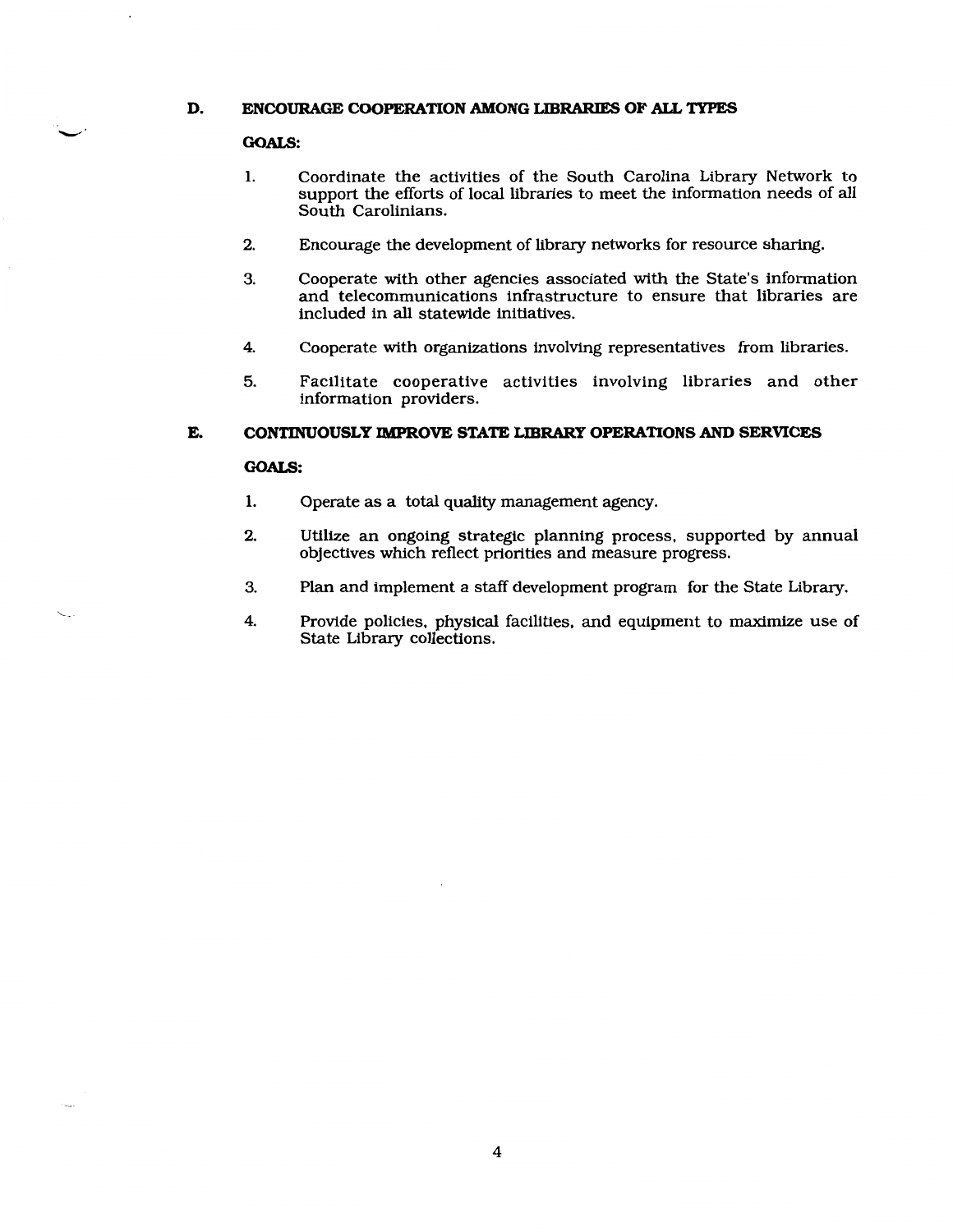#### **SOUTH CAROLINA STATE LIBRARY ANNUAL BUSINESS PLAN 1995-1996**

#### I. **MISSION**

The South Carolina State Library's mission is to improve library services throughout the state and to ensure all citizens access to libraries and information resources adequate to meet their needs. The State Library supports libraries in meeting the informational, educational, cultural, and recreational needs of the people of South Carolina.

#### **n. VALUES**

#### **A. QUALITY**

The South Carolina State Library endeavors to provide services of the highest quality.

#### **B. KNOWLEDGE**

The South Carolina State Library believes that a well-trained and knowledgeable staff is its greatest asset.

#### **C. FREEDOM OF INFORMATION**

The South Carolina State Library believes freedom of expression is a fundamental right of a democratic society and supports the Library Bill of Rights and the Freedom to Read Statement.

#### **D. ACCESS TO INFORMATION**

The South Carolina State Library believes that all citizens regardless of their location or means should have access to library and information services.

#### **E. EQUITABLE TREATMENT**

The South Carolina State Library provides services to its customers in a fair and unbiased manner.

#### **m. VISION**

The South Carolina State Library is a major leader in the planning and implementation of effective informational and library services for the people of South Carolina. It is a vital component of the State's information infrastructure.

#### **IV. ROLE STATEMENTS**

#### **A. STATEWIDE LIBRARY COOPERATION**

The South Carolina State Library has a proactive role in developing initiatives and strategies to assure that libraries statewide, regardless of type, interact to obtain the maximum benefit from their collections and offer services to meet the needs of the citizens of South Carolina.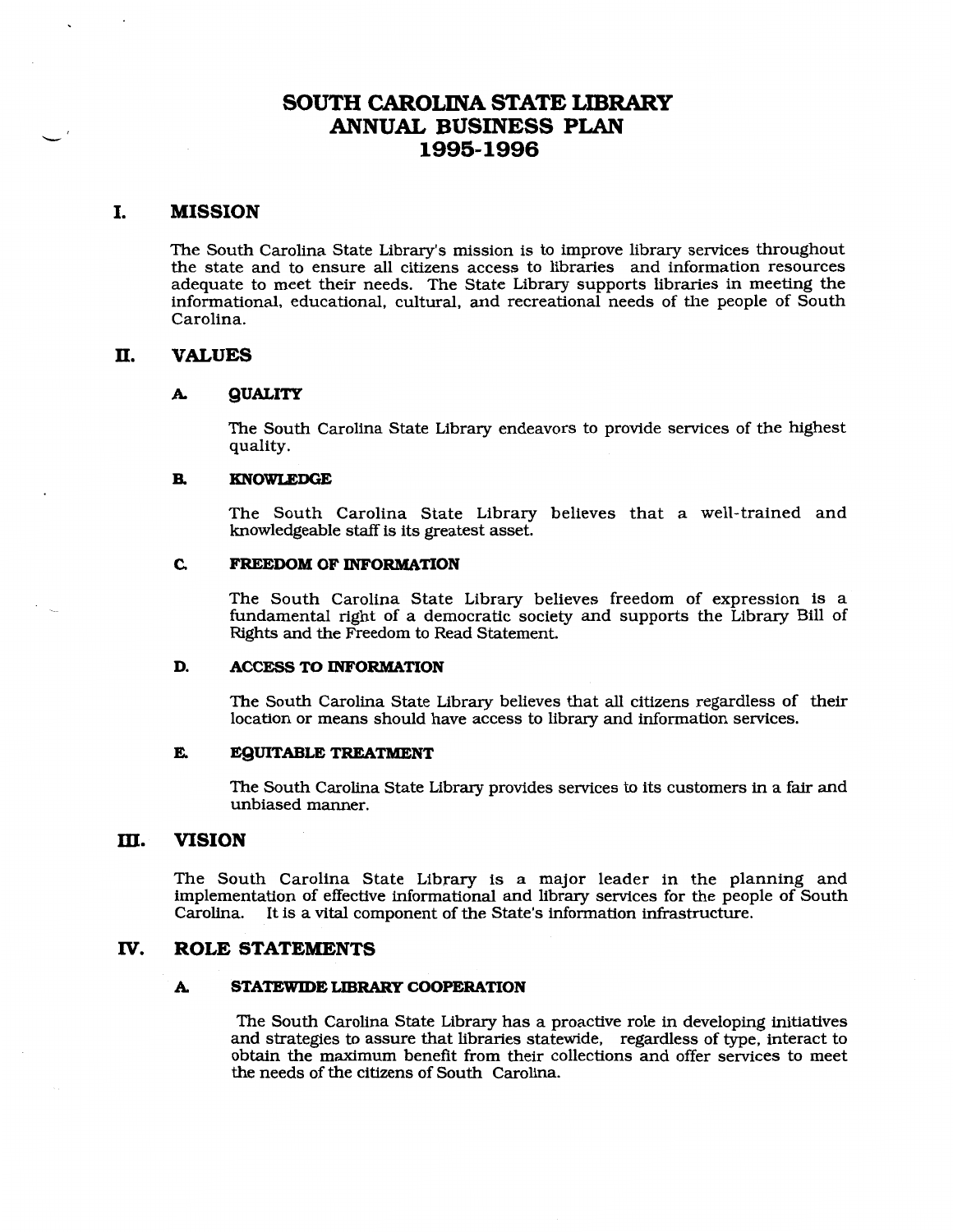## - **B. PUBLIC LIBRARY DEVELOPMENT**

The South Carolina State Library has the responsibility to support the development of effective public library services. The people of South Carolina depend on public libraries as an essential community resource. Libraries offer a variety of materials and services for information, enjoyment, and independent learning. Building on a heritage of serving all, regardless of means or ability, public libraries will continue to guarantee South Carolinians access to information needed to meet the challenges of the 21st Century .

#### c. .. **INFORMATION SERVICE**

The South Carolina State Library is an information center providing information services to South Carolinians through their local libraries, to state government personnel, and to individuals unable to use conventional print materials due to physical handicaps. Its services support the educational development of the citizens of South Carolina, thereby increasing the quality of life. As a unit of state government, the State Library provides information services which contribute to a well-informed workforce resulting in a more efficient state government operation.

#### **V. STRATEGIC ISSUES TO MEET THE NEEDS OF THE PEOPLE OF SOUTH CAROLINA**

#### A. IDENTIFY, ORGANIZE, DEVELOP, MAINTAIN, AND MAKE ACCESSIBLE **INFORMATIONAL RESOURCES AND SERVICES TO MEET THE NEEDS OF THE PEOPLE OF SOUTH CAROLINA**

#### **GOALS:**

- **1. Provide Ubrary materials and information which cannot be supplied at the local Ubrary level.** 
	- a To fill 75% of title requests submitted by local libraries.
	- b. To answer 90% of subject requests submitted by local libraries.
	- c. To increase the·use of the Reference Hotline by 5%.

#### **2. Serve as the principal agent to advise, guide, and assist South**  Carolinians whose access to information is limited due to a disability **which prevents the use.of standard library formats.**

- a To register 1,000 Department for the Blind and Physically Handicapped (DBPH) new readers.
- b. To survey user satisfaction with DBPH services.
- c. To maintain control and accountability of DBPH's inventory of federal government issued cassette (8, 167) and talking book (1,638) machines to ensure equitable distribution to 7,243 registered users.
- d To make 10 overview presentations about DBPH library and information services to consumer groups of individuals with qualifying physical handicaps and the professionals who assist and work with them.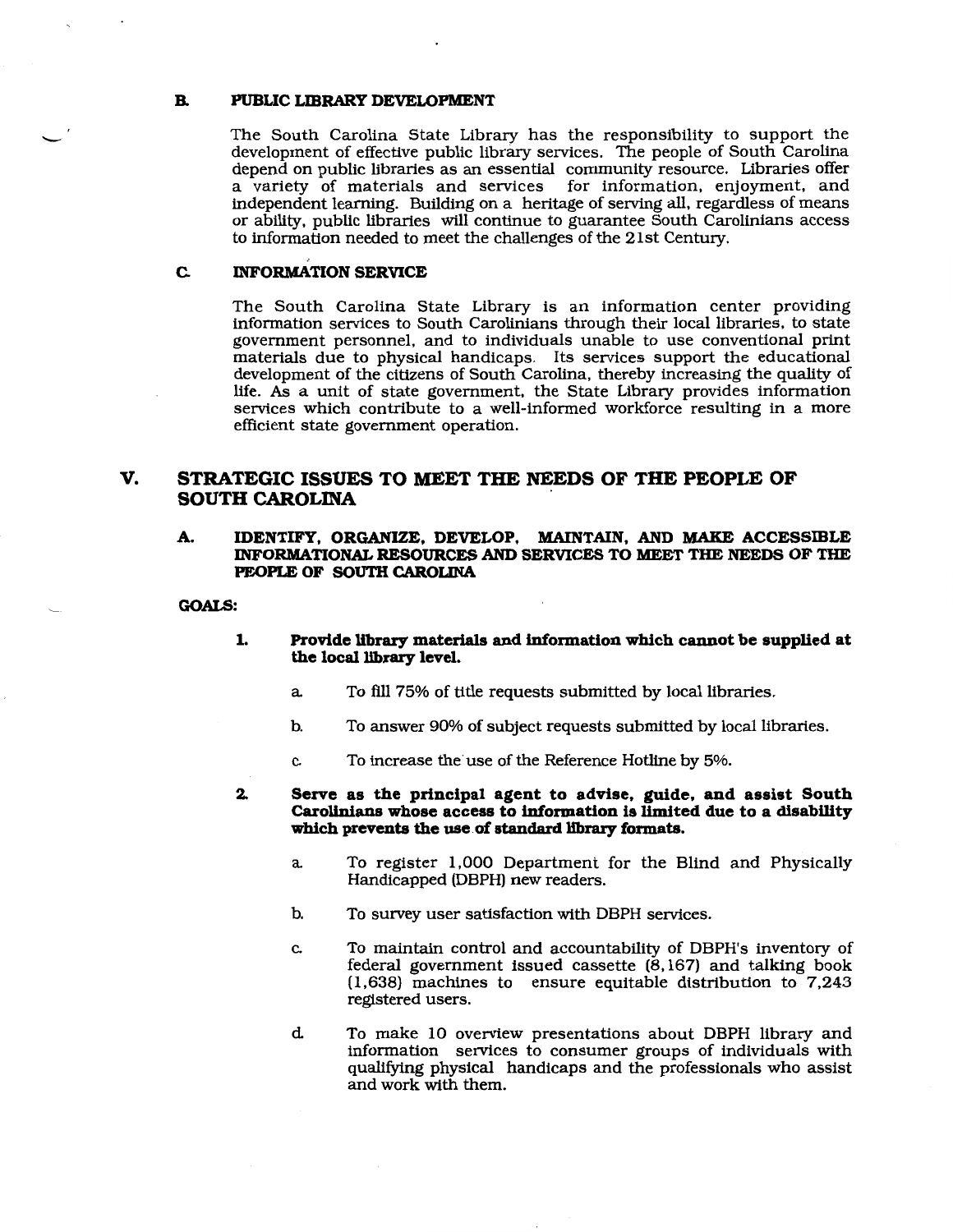- e. To attend all quarterly SC Commission for the Blind Advisory<br>Council meetings so as to keep registered readers informed of the<br>activities of the primary state government agency charged with Council meetings so as to keep registered readers informed of the serving the state's blind population.
	- f. To convene 2 meetings of the DBPH Advisory Council.

#### **3. Serve as the principal agent to advise, guide, and assist state government personnel in their quests for infonnation.**

- a To implement phase one of the Services to State Government Plan.
- b. To target 5 state government agencies, representing 20% of the state employee workforce, for special promotion of State Library services.
- c. To increase requests for service from state government employees by 3%.
- d To provide 15 orientation programs on information services to state government employees.
- e. To register 300 state government employees as library users.

#### **4. Identify, catalog, and provide access to governmental and other information unique to South Carolina.**

- a To add 2,400 state government documents to the collection.
- b. To make 12 shipments to 12 libraries designated as state government document depositories.
- c. To add 150 commercially produced publications by or about South Carolinians and South Carolina, increasing the South Carolina Collection by 2%.

#### **5. Support access to the resources of the State Library through the development and operation of automation and telecommunication services.**

- a To provide dial in access to the DBPH online public access catalog.
- b. To acquire assistive devices that can be used to make the library's printed materials accessible to blind, visually impaired, and dyslexic individuals.
- c. To develop a State Library Home Page for the World Wide Web (WWWJ.
- d. To develop a State Library Internet "gopher".
- e. To develop software applications permitting access to State services by individuals and libraries through the Internet.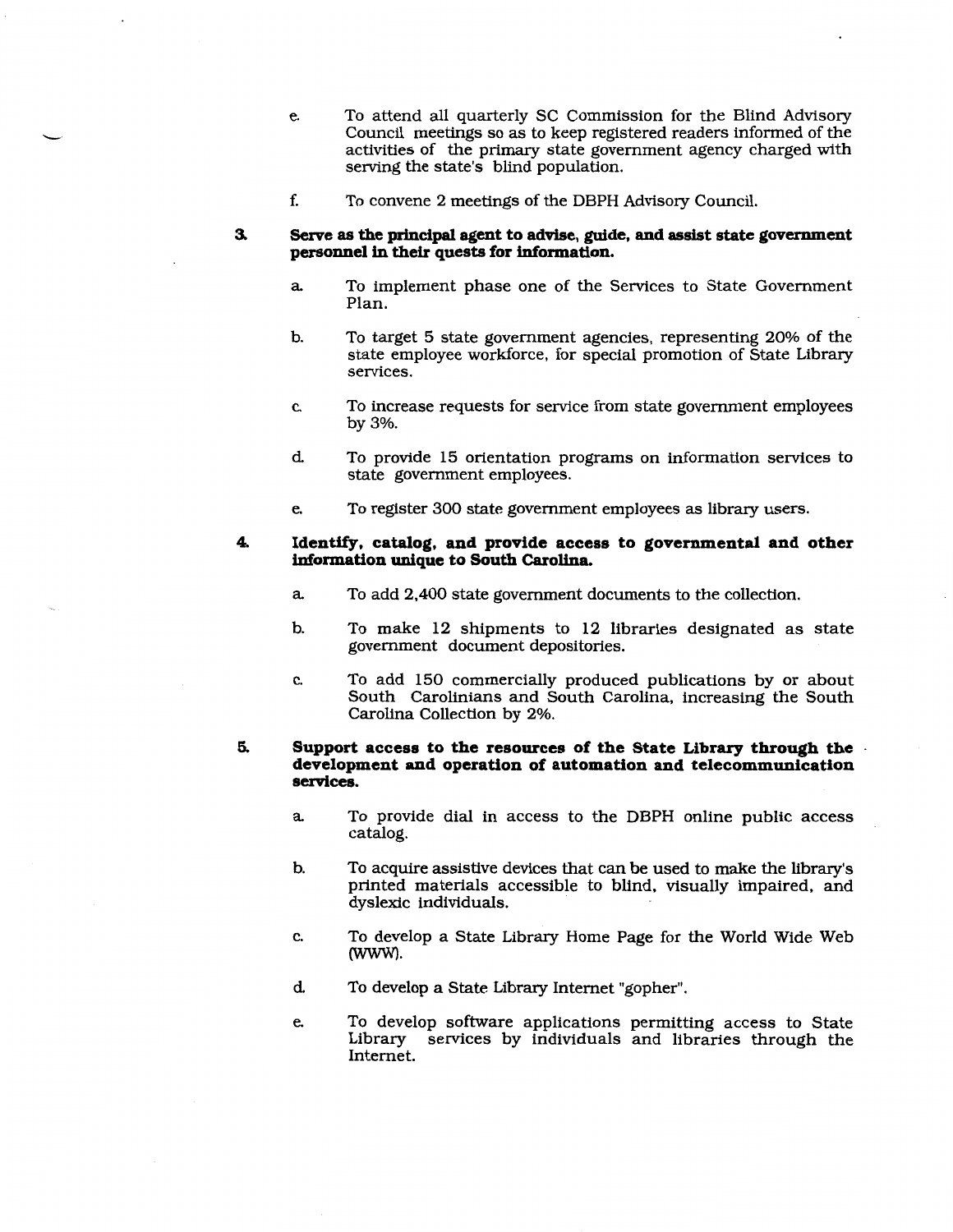- 
- g. To add the ORA serials module to State Library software.

## f. To add 14 workstations to the State Library automated system.<br> **6.** Select, acquire, and organize all materials used in the State Library **program.**

- a To select, acquire, and process 5,000 books for State Library collections.
- b. To identify and catalog 15 electronic resources for the State Library collection.
- c. To add 100% of all titles selected for the Last Copy Fiction Cooperative Project from lists submitted by participating public libraries.
- d. To complete retrospective conversion of 150 16mm films.
- e. To receive and process 30,000 special format materials (flexible disc and cassette books) from NLS.
- f. To select, acquire, and process 500 new and gift large print books.
- g. To select, acquire, and process 2 copies each of 12 newly released descriptive video titles.
- h. To select and record (in-house) at DBPH 2 additions to the South Carolina audio book collection.

#### **7. Promote use of State Ubrary services.**

- a To make 50 presentations to promote the use of State Library services.
- b. To implement the annual PR program.
- c. To implement the Services to State Government Promotion Plan.
- d. To employ a Public Information Specialist.
- e. To produce the State Library Annual Report.
- f. To publish 6 issues of "News for South Carolina Libraries".
- g. To produce quarterly issues of the DBPH newsletter, "News About Library Services for the Blind and Physically Handicapped".
- h. To exhibit at the conferences or meetings of at least 15 organizations (governmental, consumer, and professional) concerned with services to the handicapped at which there will be a minimum of 50 participants.
- i. To publish 12 issues of "New Resources".
- j. To select and publicize lO Notable State Documents for 1995.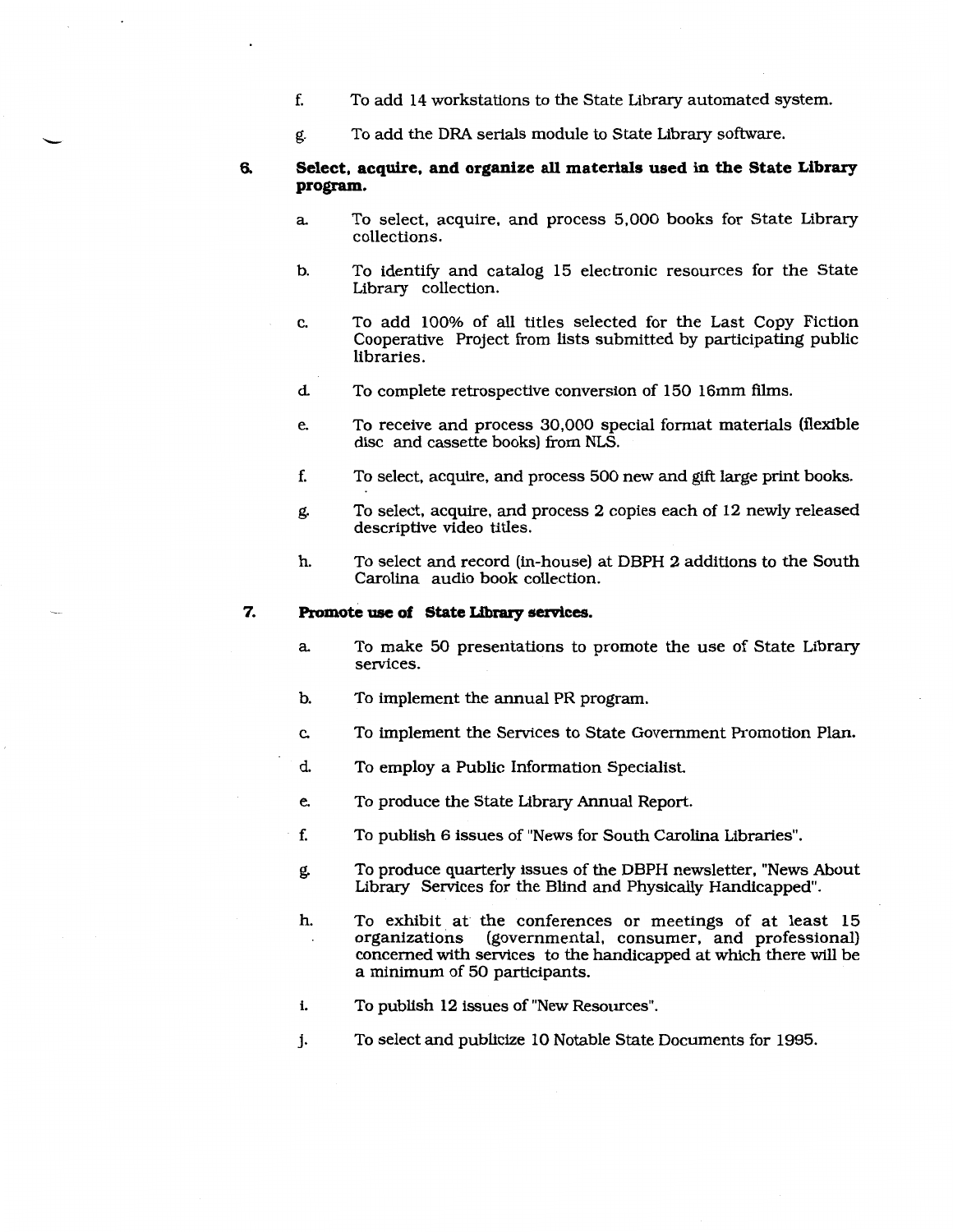8. **Provide financial, personnel, and support activities to enable staff to deliver services efficiently.**<br>a. To administer 130 LSCA sub-grants. **deliver services efficiently** .

- To administer 130 LSCA sub-grants.
- b. To revise the Agency procurement manual by September 30, 1995.
- c. To process 2400 vouchers.
- d. To reduce the number of purchase orders placed by 5%.
- e. To issue 550 invoices for reimbursement of expenditures.
- f. To provide personnel support services for 53 staff members.
- g. To recruit, orient, and train an anticipated 5% turnover of staff (3).
- h. To complete the reclassification of 51 positions in cooperation with HRM's Study of Reform of the State Classification System.
- i. To connect Accounting and Personnel Offices to MetroNet.
- j. To provide word processing support by producing 6,500 documents.
- k. To process an average of 500 pieces of outgoing mail per month.
- 1. To complete the inventory of fixed assets by December 31, 1995.
- m. To provide oversight of the maintenance of 2 facilities totaling 71,030 square feet.
- n. To maintain a fleet of 4 vehicles to meet agency travel needs.
- o. To develop a contingency plan to compensate for loss of state and federal funding.

#### **B. PROVIDE STATEWIDE PROGRAMS TO SUPPORT IMPROVED LOCAL LIBRARY SERVICES**

- **1.** Ensure that all South Carolina citizens receive effective library services **by defining and encouraging the use of standards for Jibrary service.** 
	- a. To develop public library standards.
	- b. To maintain quarterly contacts with 39 public library systems.
	- c. To respond to 3,500 requests for information or assistance on library issues received from public library systems.
	- d. To provide orientation for 10% of public library directors.
	- e. To submit public library information to the National Center for Educational Statistics by August 31, 1995.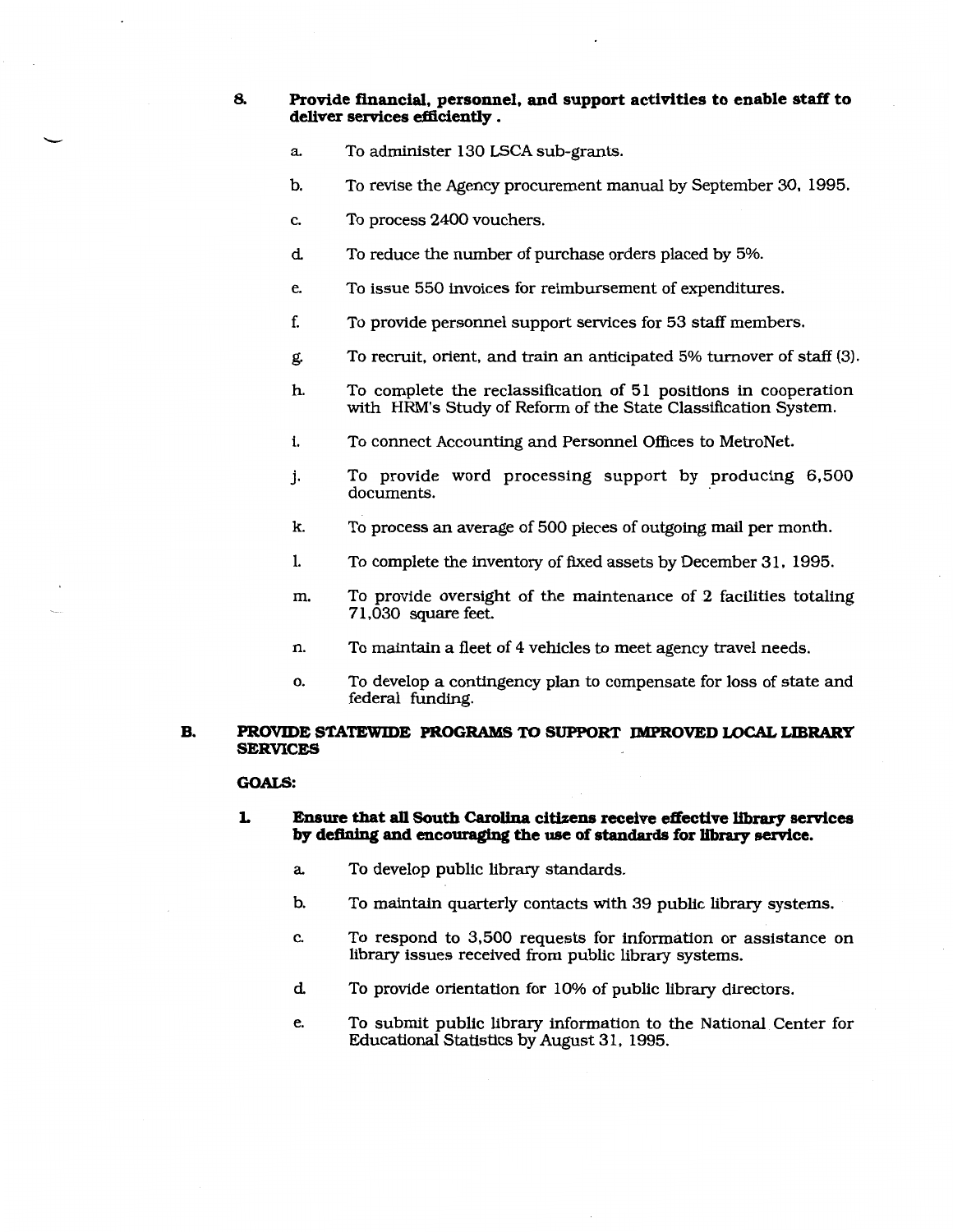- f. To produce the SOUTH CAROLINA PUBLIC LIBRARY ANNUAL STATISTICAL SUMMARY.
- g. To develop a machine readable annual statistical data collection instrument.

#### **2. Promote the development of effective library programs which encourage the reading and educational achievement of the State's children and youth.**

- a To coordinate the statewide summer reading program to reach 50,000 children, including 2% of DBPH registered juvenile readers.
- b. To conduct a survey to determine the extent of use of children's services output measures in public libraries.
- c. To conduct 3 reading awareness activities.
- d. To conduct a continuing education program for children's services staff.
- e. To respond to 500 requests for information or assistance from children's services staff.
- f. To provide in-depth consultation with children's services staff in 30% of public libraries.
- g. To conduct an advisory meeting to explore services and discuss directions for young adult services in public libraries.
- h. To develop 5 reading guides to assist parents to select age appropriate materials for their children.
- i. To convene 3 meetings of the Children's Services Advisory Committee.
- j. To re-print at least 25,000 copies of the Grow with Books charts for distribution to local public libraries.

#### **3. Promote an awareness of the need for local libraries to provide adequate library services to special populations.**

- a To promote the development of 40 LSCA projects to serve special populations.
- b. To administer funding for the purchase of assistive reading devices by public libraries.
- c. To produce 3 articles about services to special populations.
- d. To identify and purchase 25 titles on special populations and library service to them.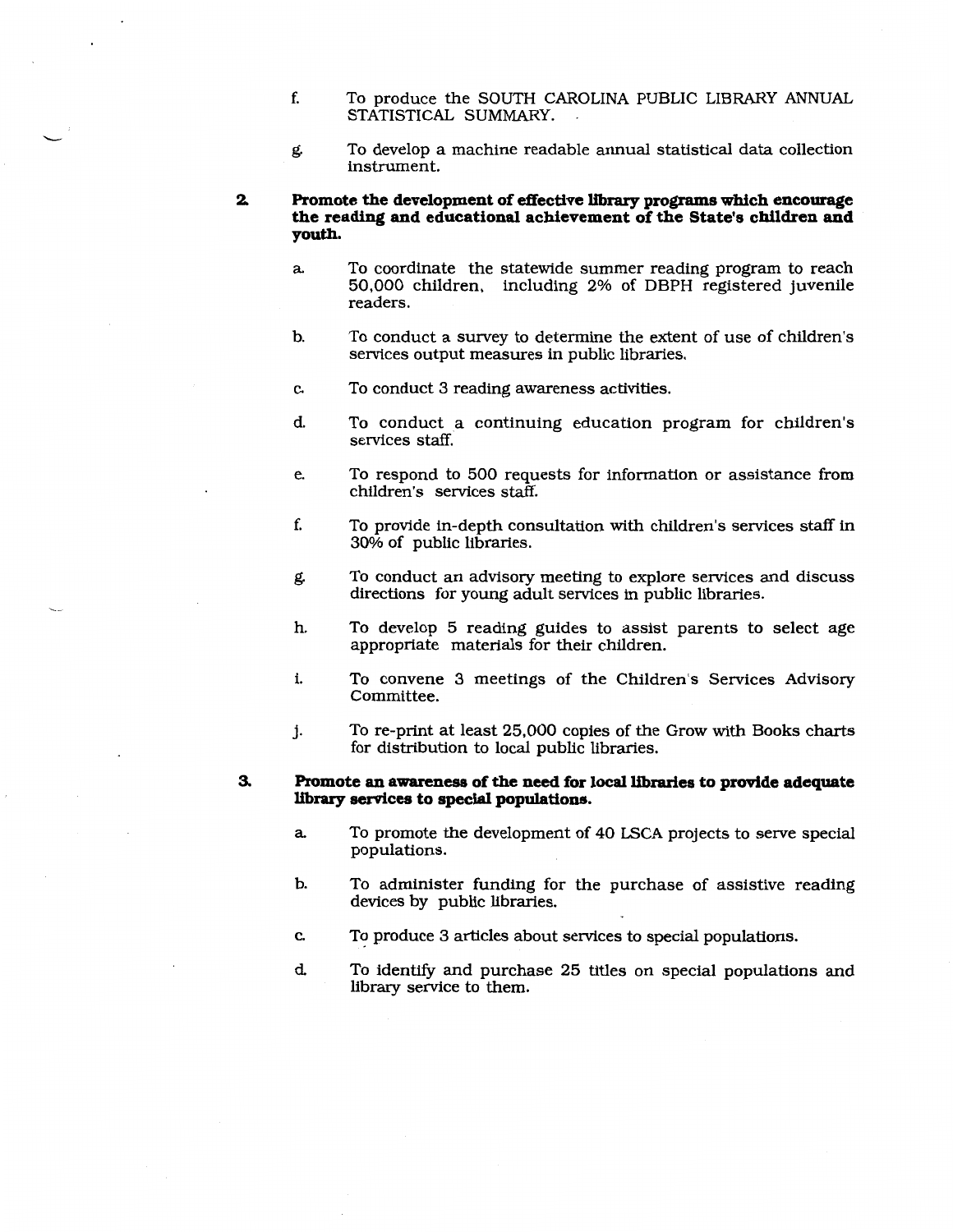**4. Provide a targeted continuing education program to train library staff in order to improve library service to the community.**<br>a. To conduct 30 CE activities as outlined in the annual CE Plan. **order to improve Ubrary service to the community.** 

- To conduct 30 CE activities as outlined in the annual CE Plan.
- b. To provide continuing education training for 600 local library staff.
- c. To have 90% of public libraries participate in CE activities.
- d To conduct a survey of 39 public library systems to determine the status of local staff development activities.

#### **5. Provide technical assistance in planning local Ubrary facilities to meet community needs.**

- a To assist 15 public libraries with the development of 25 building plans.
- b. To administer 5 LSCA grants for public library construction.
- c. To conduct a survey of public library building needs.
- d. To publish SOUTH CAROLINA PUBLIC LIBRARY BUILDINGS 1991-1995.

#### **6. Provide technical assistance in planntng for and implementing the use of technology to meet local community needs.**

- a To provide technical assistance to 15% of public library systems to identify Internet access options.
- b. To respond to 80 requests from public libraries for information or assistance with electronic reference service.
- c. To provide technical assistance in the use of electronic information resources to 20 libraries.

#### **7. Encourage the development and preservation of materials collections to meet citizens' needs.**

- a To reprint PRESERVATION CONCERNS IN CONSTRUCTION AND REMODELING OF LIBRARIES: PLANNING FOR PRESERVATION.
- b. To collaborate with 4 agencies and organizations on 3 preservation activities.

#### **8. Promote an effective means for planning and evaluating local library services to support continuous improvement.**

- a To complete LSCA Long-Range Program, Annual Program, and Report and Evaluation by the established deadlines.
- b. To facilitate strategic planning sessions for 15% of public library systems.
- c. To conduct an in-depth needs analysis of one library system as a pilot project.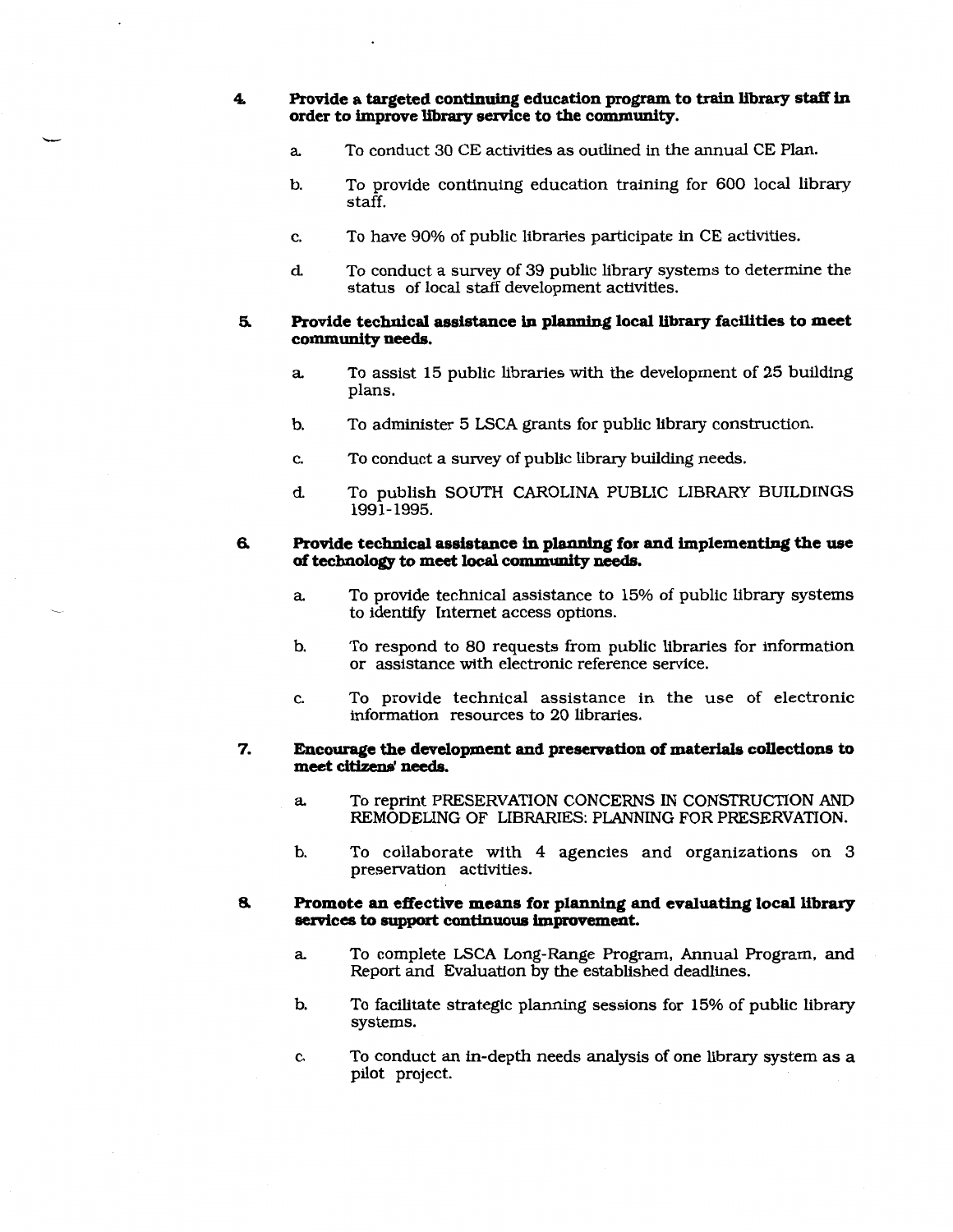d. To review the certification program and make recommendations<br>regarding its future direction.<br>C. SERVE AS THE ADVOCATE FOR LIBRARIES IN SOUTH CAROLINA regarding its future direction.

#### **C. SERVE AS THE ADVOCATE FOR LIBRARIES IN SOUTH CAROLINA**

#### **GOALS:**

#### **1. Encomage an awareness of the roles libraries have in providing citizens free and equal access to information.**

- a To make presentations on the importance of intellectual freedom at library board meetings of 90% of public libraries.
- b. To encourage all 39 public library system boards to adopt the ALA Freedom to Read statement and the Library Bill of Rights.
- c. To encourage all 39 public library systems to provide access to interlibrary loan service without undue fees.
- d. To review and issue a report on the effectiveness of the State Document Depository system in disseminating govemmentproduced information to South Carolina citizens.
- e. To cooperate with the Budget and Control Board in the drafting of a state information policy.

#### **2. Promote library services and reading throughout the state as an integral component of the educational process and as a contributor to the economic development of the state.**

- a To coordinate the production and distribution of promotional materials emphasizing the contribution of libraries to lifelong learning.
- b. To demonstrate the importance of the summer reading program to the education process by conducting a pilot project to identify one statewide civic or professional organization to help promote the summer reading program.
- c. To contact the Department of Commerce concerning participation in the SC Business Gateway project.
- d. To promote awareness of the Military Specifications Collection to small business.

#### **3. Promote the concept of public libraries as community information centers with oftlclals at the local and state levels of government.**

- a To develop and disseminate a discussion paper on the role of the public library as a community information center by December 31, 1995.
- b. To monitor the progress of the SC NTIA grant and take the initiative to ensure that libraries are represented in B & C Board plans.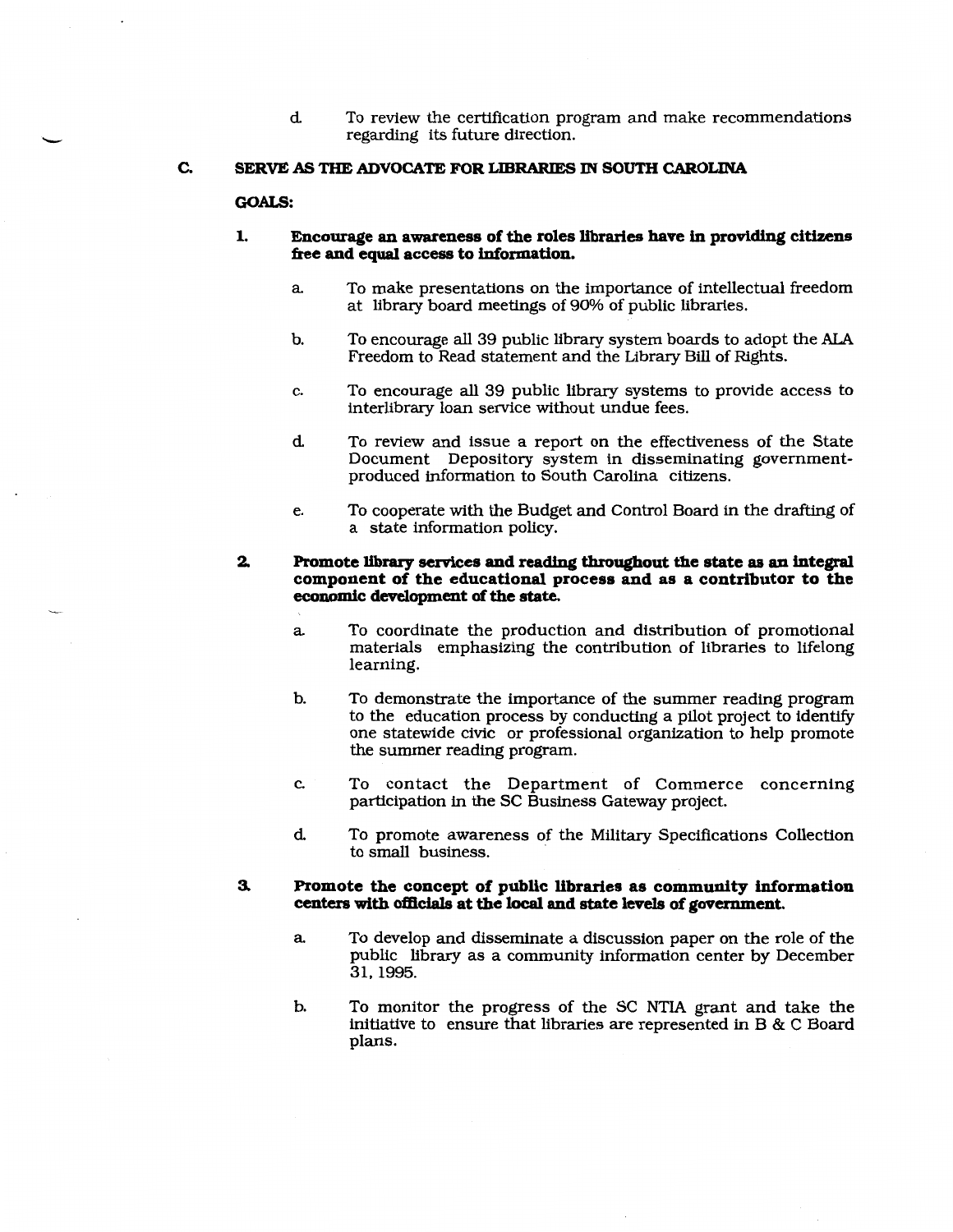### **4. Develop strategies for increasing funding for libraries in South Carolina.**<br> **2.** To play a key role in developing an annual legislative agenda in **Carolina.**

- a To play a key role in developing an annual legislative agenda in cooperation with statewide library associations.
- b. To monitor Congressional legislative initiatives and respond as appropriate to ensure a federal library program in FY97.
- c. To continue to cooperate with APLA in the statewide campaign to increase State Aid to \$2.00 per capita.
- d. To survey 39 library systems to determine the use of State Aid for technology and services to children.
- e. To seek funding to extend interlibrary loan service to 100% of South Carolina's public high school libraries.
- f. To support the State Library Foundation in fundraising activities.

#### **5. Work with national, state, and local organizations to enhance South Carolina library services.**

- a To formulate a plan for public library trustee development.
- b. To designate a State Library staff member to act as a liaison with public library trustees.
- c. To assist the Friends of South Carolina Libraries in conducting a statewide meeting.
- d. To work with 2 national organizations on library issues.
- e. To participate in the national effort to standardize public library statistics.

#### **6. Collaborate with other agencies and organizations to involve libraries in informational and cultural activities to benefit South Carolinians.**

- a To collaborate with 5 agencies and organizations to promote awareness of the importance of reading in the development of children.
- b. To collaborate with 5 agencies and organizations to promote the awareness of special library service for people with disabilities.
- c. To collaborate with APLA and the Anderson County Library on adult programming activities.
- d To collaborate with the Humanities Council on the Choices for the 21st Century project.
- e. To establish the South Carolina Center for the Book.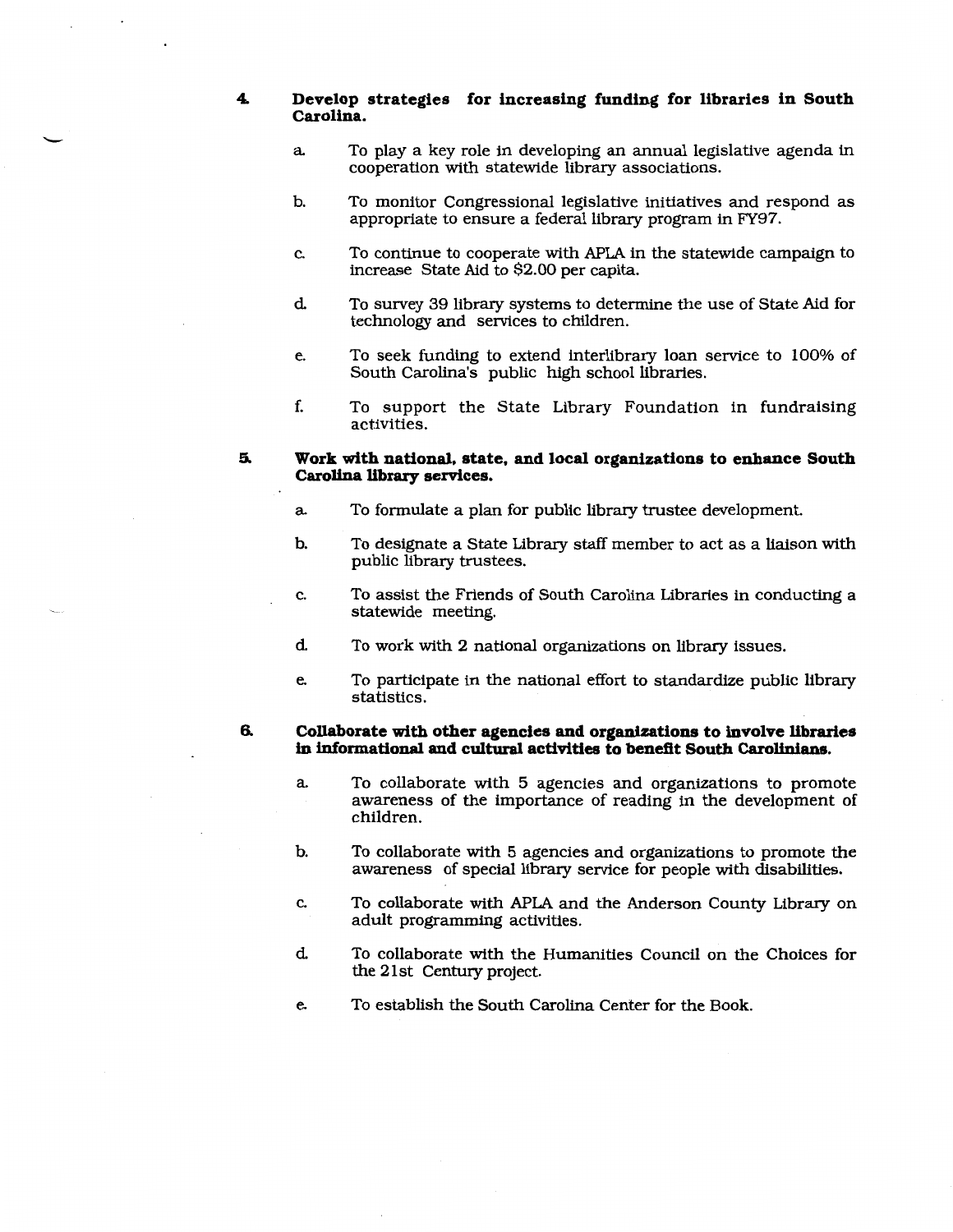## **D.**  ENCOURAGE COOPERATION AMONG LIBRARIES OF ALL TYPES<br>
GOALS:<br>
1. Coordinate the activities of the South Carolina Libra

#### **GOALS:**

#### **L Coordinate the activities of the South Carolina Library Network to support the efforts of local libraries to meet the information needs of all South Carolinians.**

- a To examine alternative methods of SCLN access and produce a report.
- b. To extend keyword/boolean search access to all SCLN libraries.
- c. To contact 5 public library systems to encourage direct participation by library branches in the SCLN.
- d To provide quarterly training sessions for users of the SCLN.
- e. To examine the extension of SCLN services to additional schools and produce a report.
- f. To add a serials holdings component for SCLN access.

#### **2. Encourage the development of library networks for resource sharing.**

- a To convene a meeting for all public library automation system managers.
- b. To produce a semi-annual report on the status of library networks in South Carolina.

#### **3. Cooperate with other agencies associated with the State's information and telecommunications infrastructure to ensure that libraries are included in all statewide initiatives.**

- a To attend monthly Information Technology Advisory Committee meetings.
- b. To establish contact with the administration of 6 state government agencies to foster the concept of libraries as an integral part of the state's information and telecommunications infrastructure.
- c. To participate in the OIR Annual Telecommunication Conference.
- d. To establish a link with E1V facilities through the acquisition of a satellite dish.

#### **4. Cooperate with organizations involving representatives from libraries.**

- a To attend 8 meetings of the South Carolina Commission on Higher Education Library Directors Forum.
- b. To attend 2 SOLINET Network Forum meetings.
- c. To host 1 SOLINET training session.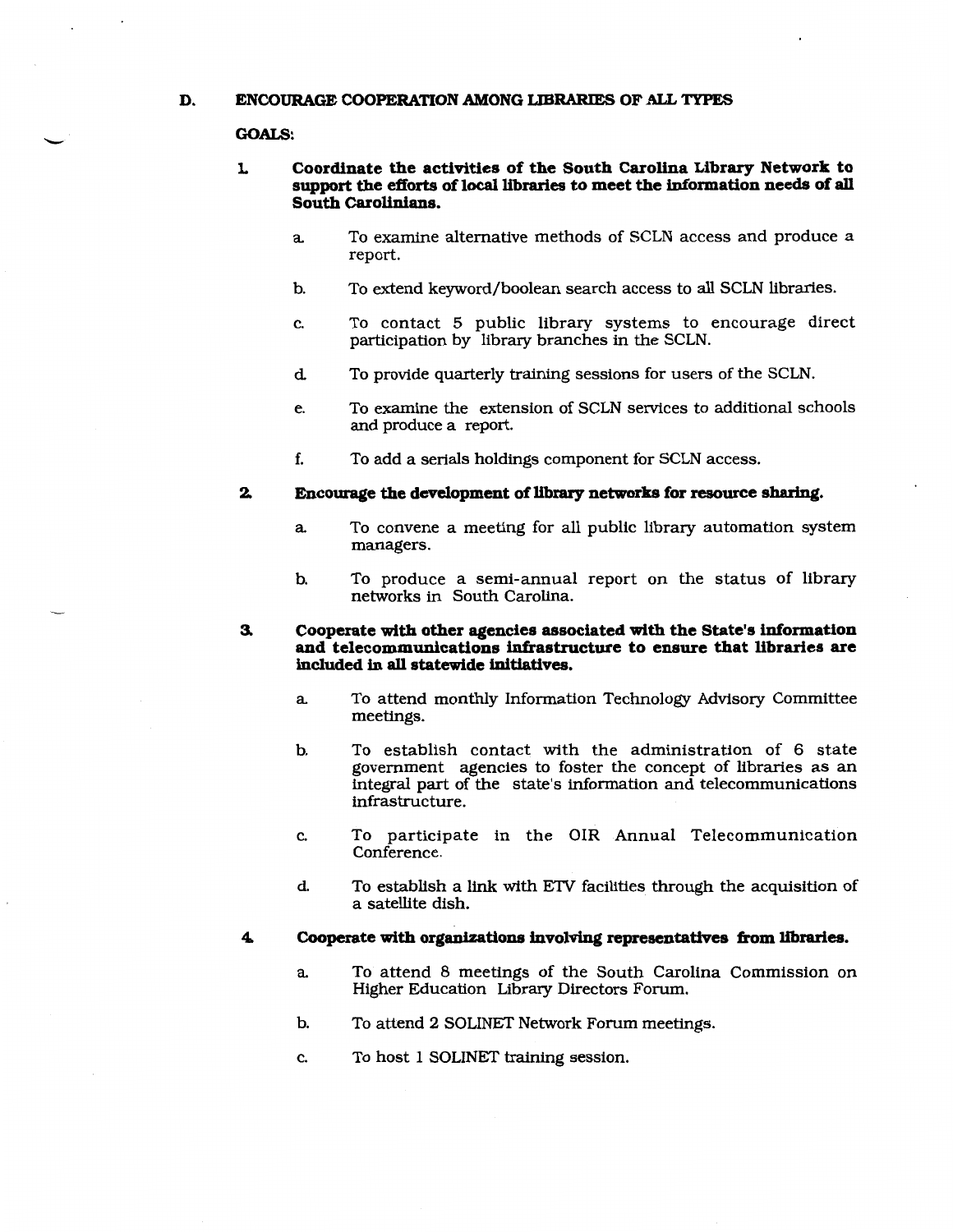## 5. **Facilitate cooperative activities involving libraries and other information providers.**<br>a. To provide training for 2 SCLD (GAC) sites in the use of OCLC. **information providers.**

- To provide training for 2 SCLD (GAC) sites in the use of OCLC.
- b. To monitor, provide training in, and track the use of on-line reference resources by the 10 libraries participating in the SC FirstSearch pilot project.
- c. To host the annual Reference Exchange for 4 metropolitan public library systems in August 1995.

#### **E. CONTINUOUSLY IMPROVE STATE LmRARY OPERATIONS AND SERVICES**

#### **GOALS:**

#### **L Operate as a total quality management agency.**

- a To develop and implement a TQM training plan for the State Library.
- b. To continue active participation in the SC Quality Network Association.

#### **2. Utilize an ongoing strategic planning process, supported by annual objectives which retlect priorities and measme progress.**

- a To develop departmental activities to support the Strategic Plan by September 1, 1995.
- b. To prepare quarterly reports on progress in implementing the Annual Business Plan.
- c. To prepare an update report on the status of Agenda for Change by November 30, 1995.

#### **3. Plan and implement a staff development program for the State Library.**

- a To identify staff training needs by December 31, 1995.
- b. To develop a comprehensive staff development plan, incorporating the TQM training process.

#### **4.** Provide policies, physical facilities, and equipment to maximize use of **State Library collections.**

- a To review all State Library policies.
- b. To revise the State Library Collection Development Policy.
- c. To produce an Acceptable Use Policy to govern internal access to electronic information resources by August 31, 1995.
- d. To implement year 2 of our 3-year Information Technology Plan.
- e. To develop a plan for replacing capitalized fixed assets.